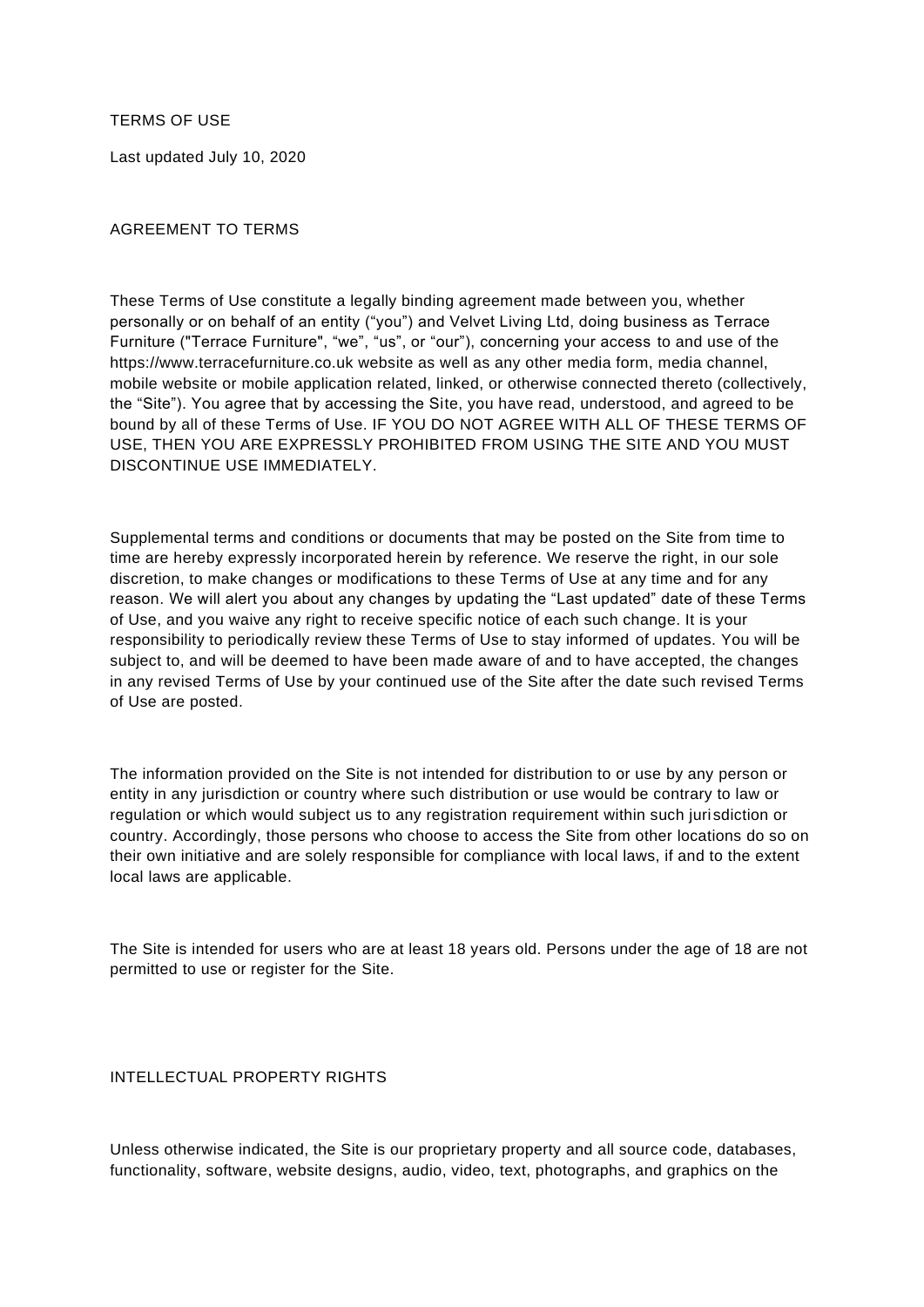Site (collectively, the "Content") and the trademarks, service marks, and logos contained therein (the "Marks") are owned or controlled by us or licensed to us, and are protected by copyright and trademark laws and various other intellectual property rights and unfair competition laws of the United States, international copyright laws, and international conventions. The Content and the Marks are provided on the Site "AS IS" for your information and personal use only. Except as expressly provided in these Terms of Use, no part of the Site and no Content or Marks may be copied, reproduced, aggregated, republished, uploaded, posted, publicly displayed, encoded, translated, transmitted, distributed, sold, licensed, or otherwise exploited for any commercial purpose whatsoever, without our express prior written permission.

Provided that you are eligible to use the Site, you are granted a limited license to access and use the Site and to download or print a copy of any portion of the Content to which you have properly gained access solely for your personal, non-commercial use. We reserve all rights not expressly granted to you in and to the Site, the Content and the Marks.

## USER REPRESENTATIONS

By using the Site, you represent and warrant that: (1) all registration information you submit will be true, accurate, current, and complete; (2) you will maintain the accuracy of such information and promptly update such registration information as necessary; (3) you have the legal capacity and you agree to comply with these Terms of Use; (4) you are not a minor in the jurisdiction in which you reside; (5) you will not access the Site through automated or non-human means, whether through a bot, script or otherwise; (6) you will not use the Site for any illegal or unauthorized purpose; and (7) your use of the Site will not violate any applicable law or regulation.

If you provide any information that is untrue, inaccurate, not current, or incomplete, we have the right to suspend or terminate your account and refuse any and all current or future use of the Site (or any portion thereof).

## USER REGISTRATION

You may be required to register with the Site. You agree to keep your password confidential and will be responsible for all use of your account and password. We reserve the right to remove, reclaim, or change a username you select if we determine, in our sole discretion, that such username is inappropriate, obscene, or otherwise objectionable.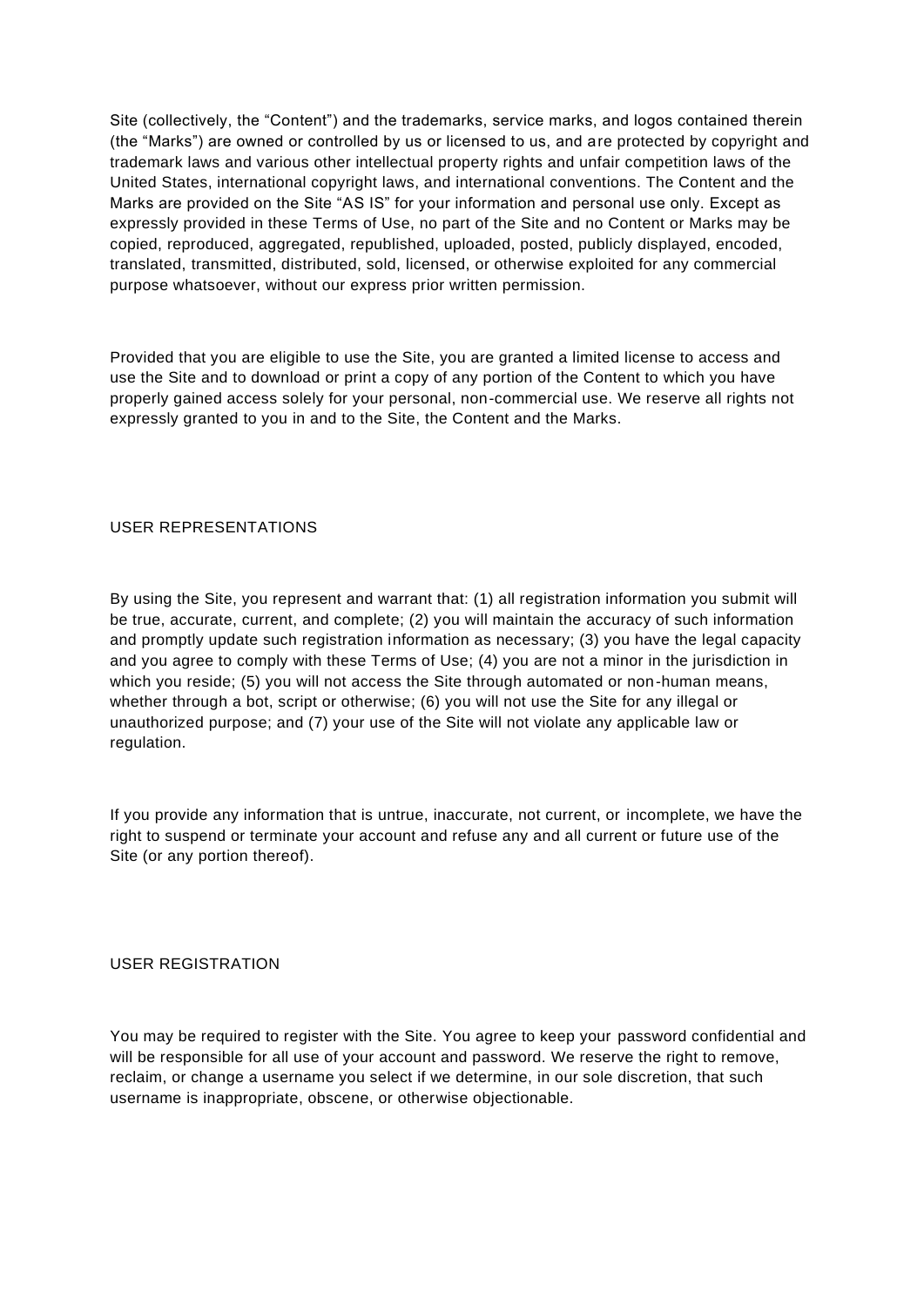## PRODUCTS

We make every effort to display as accurately as possible the colors, features, specifications, and details of the products available on the Site. However, we do not guarantee that the colors, features, specifications, and details of the products will be accurate, complete, reliable, current, or free of other errors, and your electronic display may not accurately reflect the actual colors and details of the products. All products are subject to availability, and we cannot guarantee that items will be in stock. We reserve the right to discontinue any products at any time for any reason. Prices for all products are subject to change.

## PURCHASES AND PAYMENT

We accept the following forms of payment:

- Visa
- Mastercard

You agree to provide current, complete, and accurate purchase and account information for all purchases made via the Site. You further agree to promptly update account and payment information, including email address, payment method, and payment card expiration date, so that we can complete your transactions and contact you as needed. Sales tax will be added to the price of purchases as deemed required by us. We may change prices at any time. All payments shall be in Pound Sterling.

You agree to pay all charges at the prices then in effect for your purchases and any applicable shipping fees, and you authorize us to charge your chosen payment provider for any such amounts upon placing your order. We reserve the right to correct any errors or mistakes in pricing, even if we have already requested or received payment.

We reserve the right to refuse any order placed through the Site. We may, in our sole discretion, limit or cancel quantities purchased per person, per household, or per order. These restrictions may include orders placed by or under the same customer account, the same payment method, and/or orders that use the same billing or shipping address. We reserve the right to limit or prohibit orders that, in our sole judgment, appear to be placed by dealers, resellers, or distributors.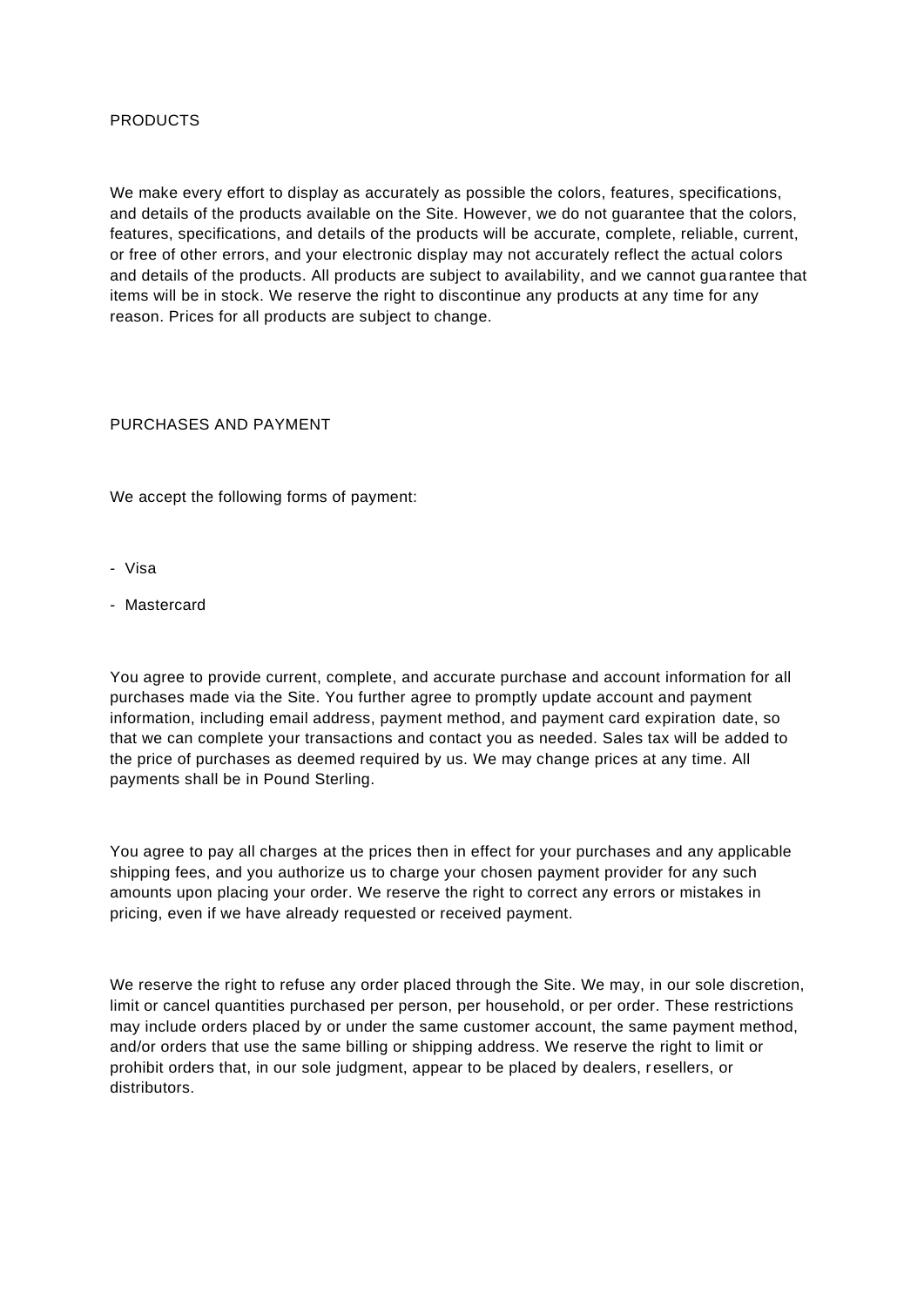Please review our Return Policy posted on the Site prior to making any purchases.

## PROHIBITED ACTIVITIES

You may not access or use the Site for any purpose other than that for which we make the Site available. The Site may not be used in connection with any commercial endeavors except those that are specifically endorsed or approved by us.

As a user of the Site, you agree not to:

1. Systematically retrieve data or other content from the Site to create or compile, directly or indirectly, a collection, compilation, database, or directory without written permission from us.

2. Make any unauthorized use of the Site, including collecting usernames and/or email addresses of users by electronic or other means for the purpose of sending unsolicited email, or creating user accounts by automated means or under false pretenses.

3. Use a buying agent or purchasing agent to make purchases on the Site.

4. Use the Site to advertise or offer to sell goods and services.

5. Engage in unauthorized framing of or linking to the Site.

6. Circumvent, disable, or otherwise interfere with security-related features of the Site, including features that prevent or restrict the use or copying of any Content or enforce limitations on the use of the Site and/or the Content contained therein.

7. Trick, defraud, or mislead us and other users, especially in any attempt to learn sensitive account information such as user passwords.

8. Make improper use of our support services or submit false reports of abuse or misconduct.

9. Engage in any automated use of the system, such as using scripts to send comments or messages, or using any data mining, robots, or similar data gathering and extraction tools.

10. Interfere with, disrupt, or create an undue burden on the Site or the networks or services connected to the Site.

11. Attempt to impersonate another user or person or use the username of another user.

12. Sell or otherwise transfer your profile.

13. Use any information obtained from the Site in order to harass, abuse, or harm another person.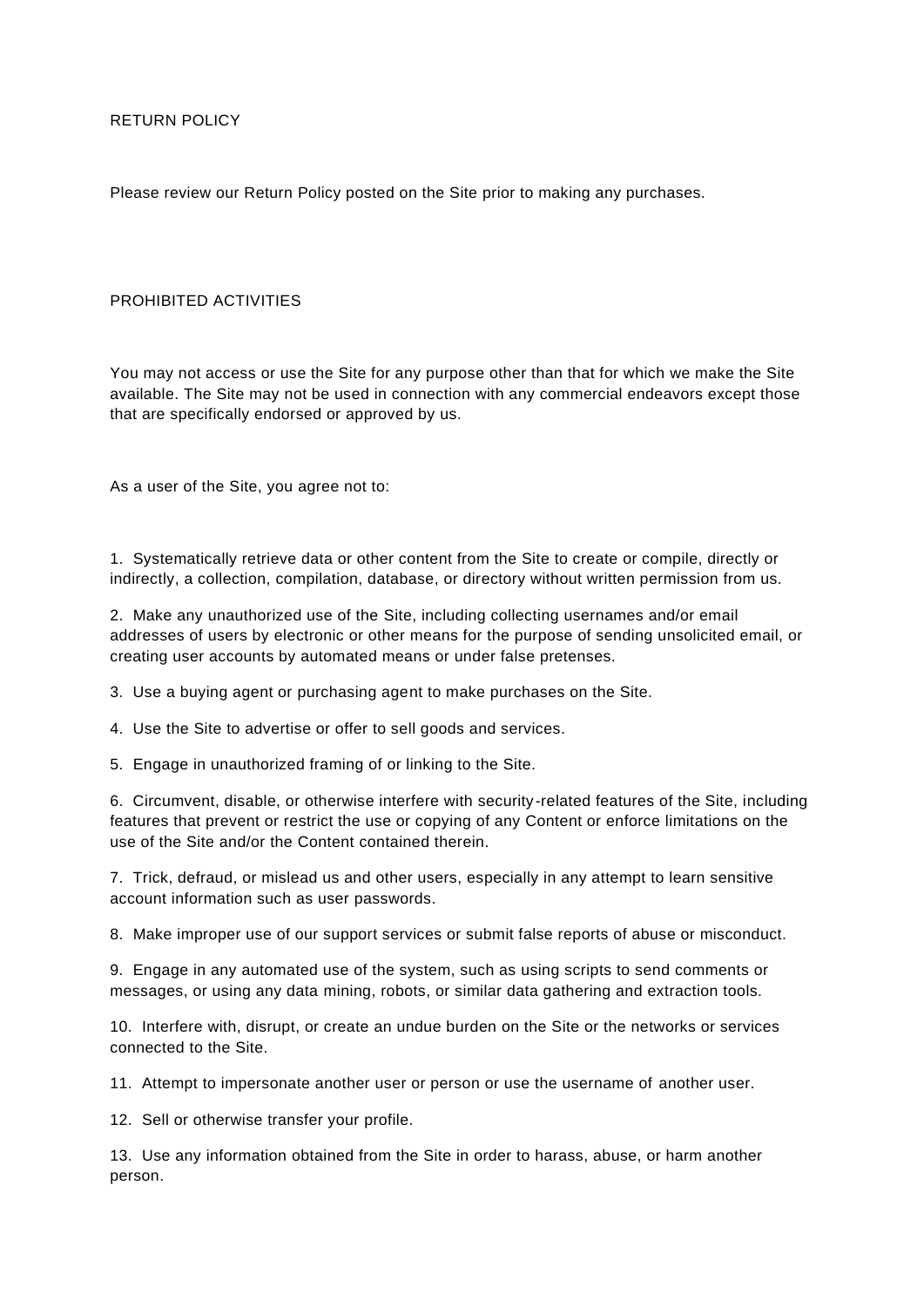14. Use the Site as part of any effort to compete with us or otherwise use the Site and/or the Content for any revenue-generating endeavor or commercial enterprise.

15. Decipher, decompile, disassemble, or reverse engineer any of the software comprising or in any way making up a part of the Site.

16. Attempt to bypass any measures of the Site designed to prevent or restrict access to the Site, or any portion of the Site.

17. Harass, annoy, intimidate, or threaten any of our employees or agents engaged in providing any portion of the Site to you.

18. Delete the copyright or other proprietary rights notice from any Content.

19. Copy or adapt the Site's software, including but not limited to Flash, PHP, HTML, JavaScript, or other code.

20. Upload or transmit (or attempt to upload or to transmit) viruses, Trojan horses, or other material, including excessive use of capital letters and spamming (continuous posting of repetitive text), that interferes with any party's uninterrupted use and enjoyment of the Site or modifies, impairs, disrupts, alters, or interferes with the use, features, functions, operation, or maintenance of the Site.

21. Upload or transmit (or attempt to upload or to transmit) any material that acts as a passive or active information collection or transmission mechanism, including without limitation, clear graphics interchange formats ("gifs"), 1×1 pixels, web bugs, cookies, or other similar devices (sometimes referred to as "spyware" or "passive collection mechanisms" or "pcms").

22. Except as may be the result of standard search engine or Internet browser usage, use, launch, develop, or distribute any automated system, including without limitation, any spider, robot, cheat utility, scraper, or offline reader that accesses the Site, or using or launching any unauthorized script or other software.

23. Disparage, tarnish, or otherwise harm, in our opinion, us and/or the Site.

24. Use the Site in a manner inconsistent with any applicable laws or regulations.

USER GENERATED CONTRIBUTIONS

The Site does not offer users to submit or post content. We may provide you with the opportunity to create, submit, post, display, transmit, perform, publish, distribute, or broadcast content and materials to us or on the Site, including but not limited to text, writings, video, audio, photographs, graphics, comments, suggestions, or personal information or other material (collectively, "Contributions"). Contributions may be viewable by other users of the Site and through third-party websites. As such, any Contributions you transmit may be treated in accordance with the Site Privacy Policy. When you create or make available any Contributions, you thereby represent and warrant that: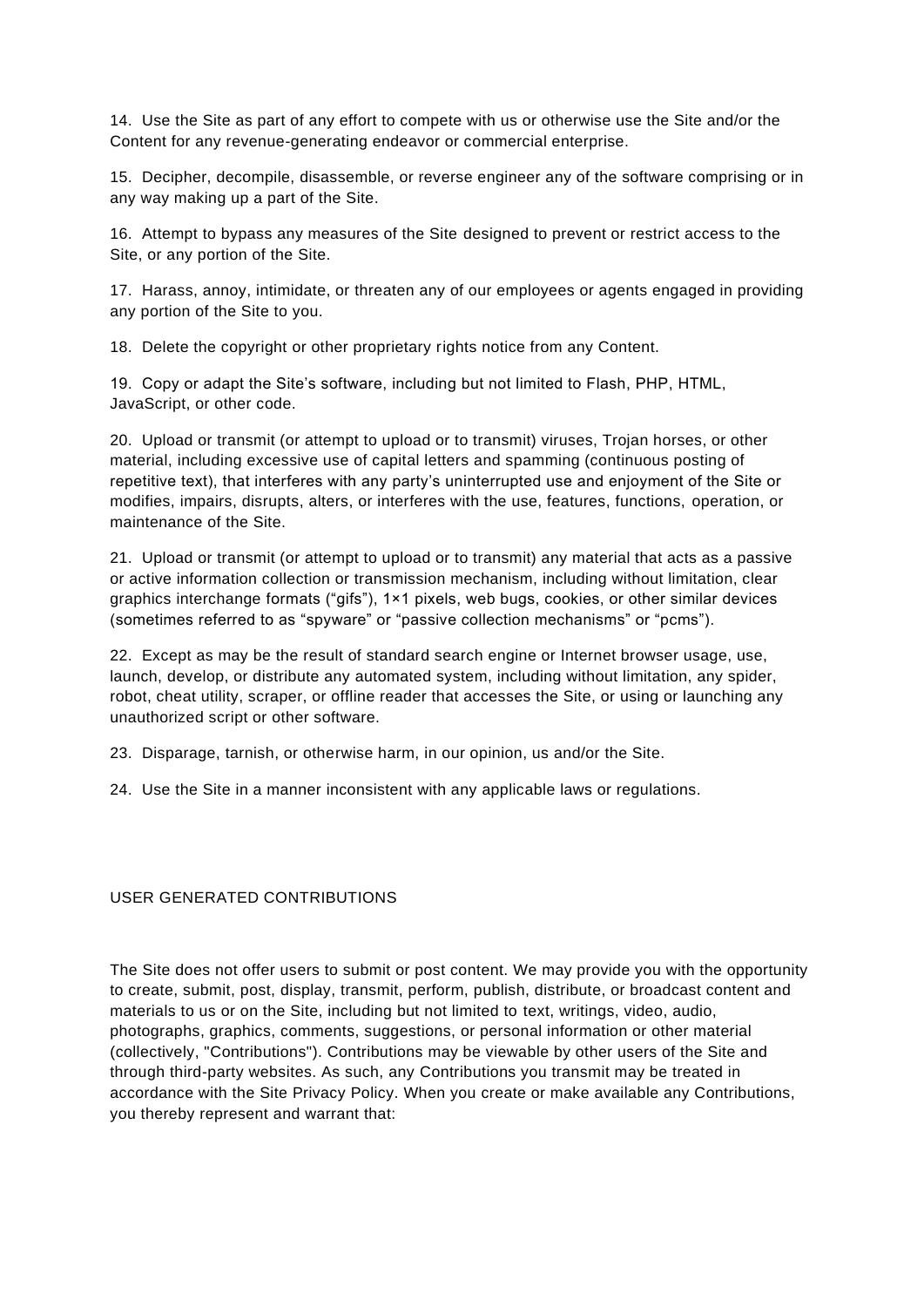1. The creation, distribution, transmission, public display, or performance, and the accessing, downloading, or copying of your Contributions do not and will not infringe the proprietary rights, including but not limited to the copyright, patent, trademark, trade secret, or moral rights of any third party.

2. You are the creator and owner of or have the necessary licenses, rights, consents, releases, and permissions to use and to authorize us, the Site, and other users of the Site to use your Contributions in any manner contemplated by the Site and these Terms of Use.

3. You have the written consent, release, and/or permission of each and every identifiable individual person in your Contributions to use the name or likeness of each and every such identifiable individual person to enable inclusion and use of your Contributions in any manner contemplated by the Site and these Terms of Use.

4. Your Contributions are not false, inaccurate, or misleading.

5. Your Contributions are not unsolicited or unauthorized advertising, promotional materials, pyramid schemes, chain letters, spam, mass mailings, or other forms of solicitation.

6. Your Contributions are not obscene, lewd, lascivious, filthy, violent, harassing, libelous, slanderous, or otherwise objectionable (as determined by us).

7. Your Contributions do not ridicule, mock, disparage, intimidate, or abuse anyone.

8. Your Contributions do not advocate the violent overthrow of any government or incite, encourage, or threaten physical harm against another.

9. Your Contributions do not violate any applicable law, regulation, or rule.

10. Your Contributions do not violate the privacy or publicity rights of any third party.

11. Your Contributions do not contain any material that solicits personal information from anyone under the age of 18 or exploits people under the age of 18 in a sexual or violent manner.

12. Your Contributions do not violate any applicable law concerning child pornography, or otherwise intended to protect the health or well-being of minors;

13. Your Contributions do not include any offensive comments that are connected to race, national origin, gender, sexual preference, or physical handicap.

14. Your Contributions do not otherwise violate, or link to material that violates, any provision of these Terms of Use, or any applicable law or regulation.

Any use of the Site or the Marketplace Offerings in violation of the foregoing violates these Terms of Use and may result in, among other things, termination or suspension of your rights to use the Site and the Marketplace Offerings.

CONTRIBUTION LICENSE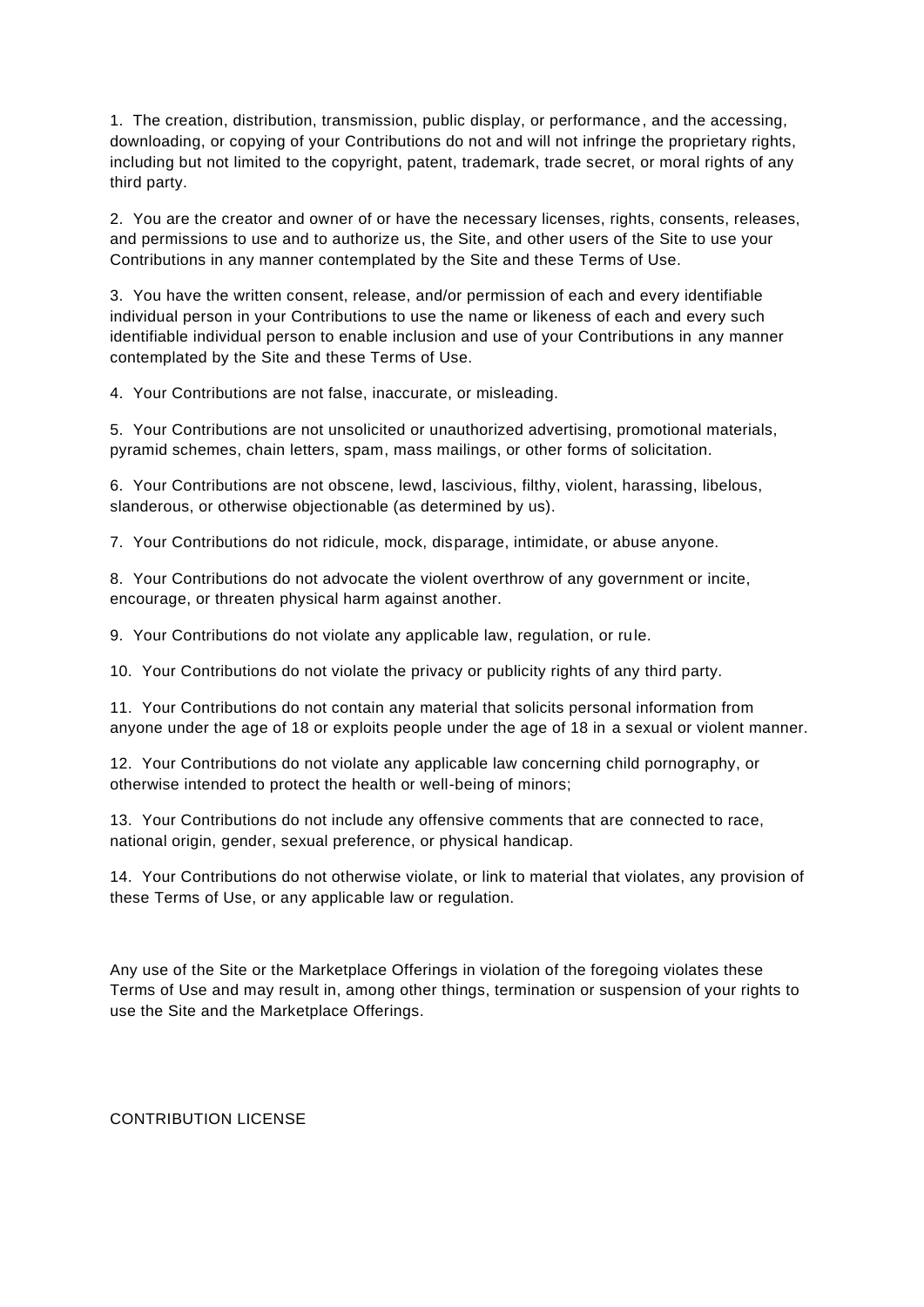You and Site agree that we may access, store, process, and use any information and personal data that you provide following the terms of the Privacy Policy and your choices (including settings).

By submitting suggestions or other feedback regarding the Site, you agree that we can use and share such feedback for any purpose without compensation to you.

We do not assert any ownership over your Contributions. You retain full ownership of all of your Contributions and any intellectual property rights or other proprietary rights associated with your Contributions. We are not liable for any statements or representations in your Contributions provided by you in any area on the Site. You are solely responsible for your Contributions to the Site and you expressly agree to exonerate us from any and all responsibility and to refrain from any legal action against us regarding your Contributions.

## **SUBMISSIONS**

You acknowledge and agree that any questions, comments, suggestions, ideas, feedback, or other information regarding the Site or the Marketplace Offerings ("Submissions") provided by you to us are non-confidential and shall become our sole property. We shall own exclusive rights, including all intellectual property rights, and shall be entitled to the unrestricted use and dissemination of these Submissions for any lawful purpose, commercial or otherwise, without acknowledgment or compensation to you. You hereby waive all moral rights to any such Submissions, and you hereby warrant that any such Submissions are original with you or that you have the right to submit such Submissions. You agree there shall be no recourse against us for any alleged or actual infringement or misappropriation of any proprietary right in your Submissions.

## SITE MANAGEMENT

We reserve the right, but not the obligation, to: (1) monitor the Site for violations of these Terms of Use; (2) take appropriate legal action against anyone who, in our sole discretion, violates the law or these Terms of Use, including without limitation, reporting such user to law enforcement authorities; (3) in our sole discretion and without limitation, refuse, res trict access to, limit the availability of, or disable (to the extent technologically feasible) any of your Contributions or any portion thereof; (4) in our sole discretion and without limitation, notice, or liability, to remove from the Site or otherwise disable all files and content that are excessive in size or are in any way burdensome to our systems; and (5) otherwise manage the Site in a manner designed to protect our rights and property and to facilitate the proper functioning of the Site and the Mar ketplace Offerings.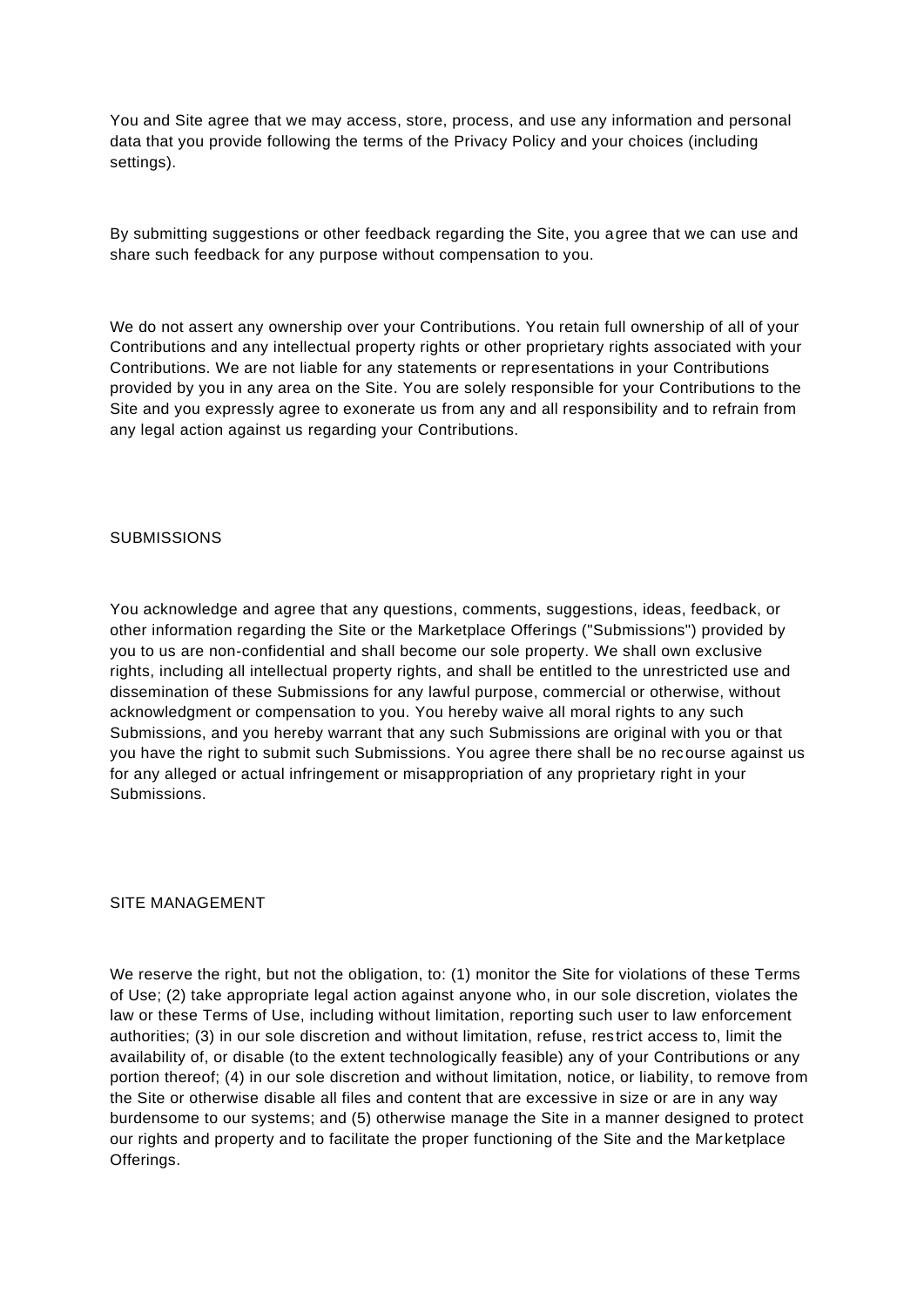#### PRIVACY POLICY

We care about data privacy and security. Please review our Privacy Policy:  $\overline{\phantom{a}}$ . By using the Site or the Marketplace Offerings, you agree to be bound by our Privacy Policy, which is incorporated into these Terms of Use. Please be advised the Site and the Marketplace Offerings are hosted in the United Kingdom. If you access the Site or the Marketplace Offerings from any other region of the world with laws or other requirements governing personal data collection, use, or disclosure that differ from applicable laws in the United Kingdom, then through your continued use of the Site, you are transferring your data to the United Kingdom, and you expressly consent to have your data transferred to and processed in the United Kingdom.

### TERM AND TERMINATION

These Terms of Use shall remain in full force and effect while you use the Site. WITHOUT LIMITING ANY OTHER PROVISION OF THESE TERMS OF USE, WE RESERVE THE RIGHT TO, IN OUR SOLE DISCRETION AND WITHOUT NOTICE OR LIABILITY, DENY ACCESS TO AND USE OF THE SITE AND THE MARKETPLACE OFFERINGS (INCLUDING BLOCKING CERTAIN IP ADDRESSES), TO ANY PERSON FOR ANY REASON OR FOR NO REASON, INCLUDING WITHOUT LIMITATION FOR BREACH OF ANY REPRESENTATION, WARRANTY, OR COVENANT CONTAINED IN THESE TERMS OF USE OR OF ANY APPLICABLE LAW OR REGULATION. WE MAY TERMINATE YOUR USE OR PARTICIPATION IN THE SITE AND THE MARKETPLACE OFFERINGS OR DELETE YOUR ACCOUNT AND ANY CONTENT OR INFORMATION THAT YOU POSTED AT ANY TIME, WITHOUT WARNING, IN OUR SOLE **DISCRETION** 

If we terminate or suspend your account for any reason, you are prohibited from registering and creating a new account under your name, a fake or borrowed name, or the name of any third party, even if you may be acting on behalf of the third party. In addition to terminating or suspending your account, we reserve the right to take appropriate legal action, including without limitation pursuing civil, criminal, and injunctive redress.

# MODIFICATIONS AND INTERRUPTIONS

We reserve the right to change, modify, or remove the contents of the Site at any time or for any reason at our sole discretion without notice. However, we have no obligation to update any information on our Site. We also reserve the right to modify or discontinue all or part of the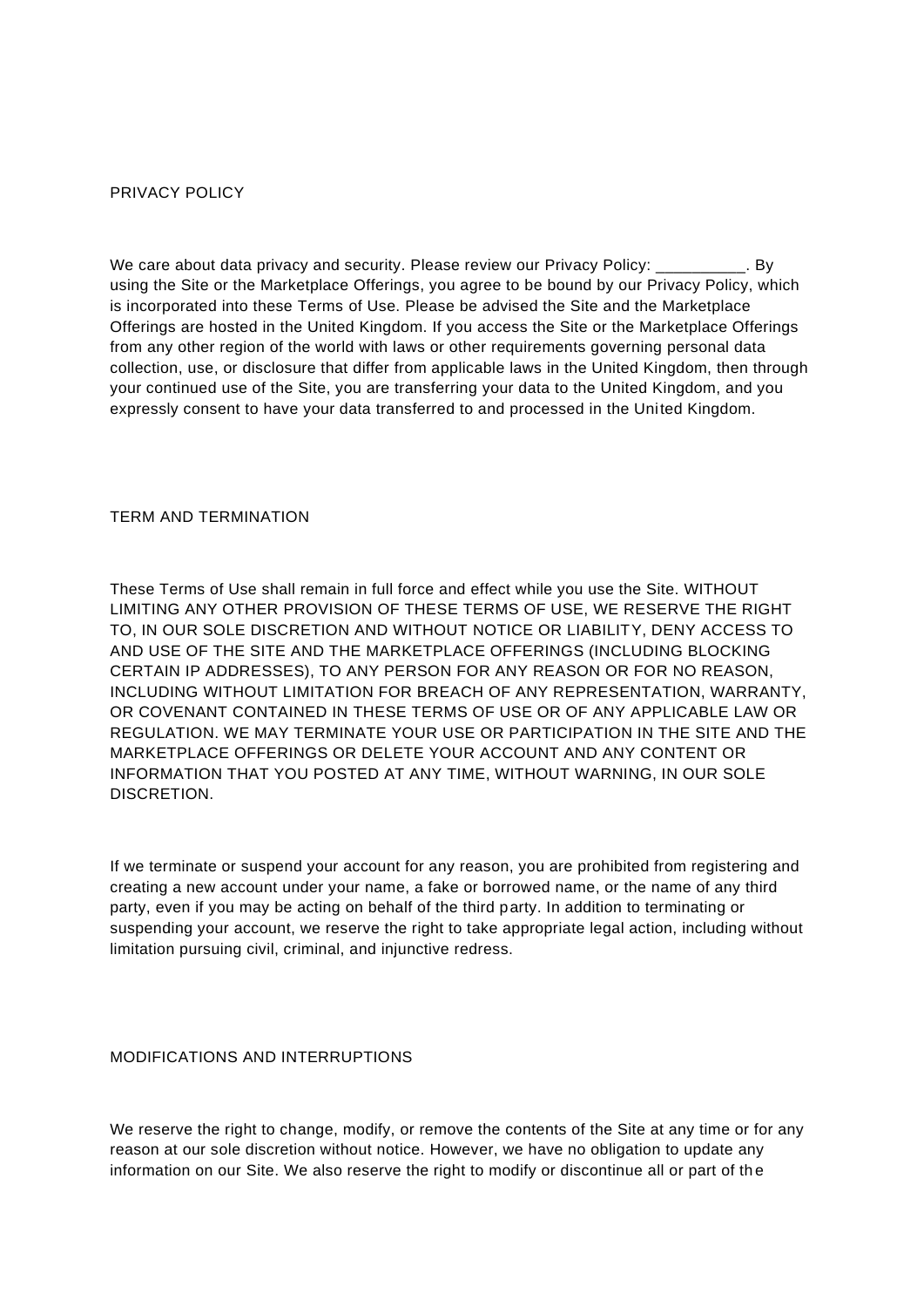Marketplace Offerings without notice at any time. We will not be liable to you or any third party for any modification, price change, suspension, or discontinuance of the Site or the Marketplace Offerings.

We cannot guarantee the Site and the Marketplace Offerings will be available at all times. We may experience hardware, software, or other problems or need to perform maintenance related to the Site, resulting in interruptions, delays, or errors. We reserve the right to change, revise, update, suspend, discontinue, or otherwise modify the Site or the Marketplace Offerings at any time or for any reason without notice to you. You agree that we have no liability whatsoever for any loss, damage, or inconvenience caused by your inability to access or use the Site or the Marketplace Offerings during any downtime or discontinuance of the Site or the Marketplace Offerings. Nothing in these Terms of Use will be construed to obligate us to maintain and support the Site or the Marketplace Offerings or to supply any corrections, updates, or releases in connection therewith.

GOVERNING LAW

These conditions are governed by and interpreted following the laws of the United Kingdom, and the use of the United Nations Convention of Contracts for the International Sales of Goods is expressly excluded. If your habitual residence is in the EU, and you are a consumer, you additionally possess the protection provided to you by obligatory provisions of the law in your country to residence. Velvet Living Ltd and yourself both agree to submit to the non-exclusive jurisdiction of the courts of England, which means that you may make a claim to defend your consumer protection rights in regards to these Conditions of Use in the United Kingdom, or in the EU country in which you reside.

DISPUTE RESOLUTION

Informal Negotiations

To expedite resolution and control the cost of any dispute, controversy, or claim related to these Terms of Use (each a "Dispute" and collectively, the "Disputes") brought by either you or us (individually, a "Party" and collectively, the "Parties"), the Parties agree to first attempt to negotiate any Dispute (except those Disputes expressly provided below) informally for at least thirty (30) days before initiating arbitration. Such informal negotiations commence upon written notice from one Party to the other Party.

Binding Arbitration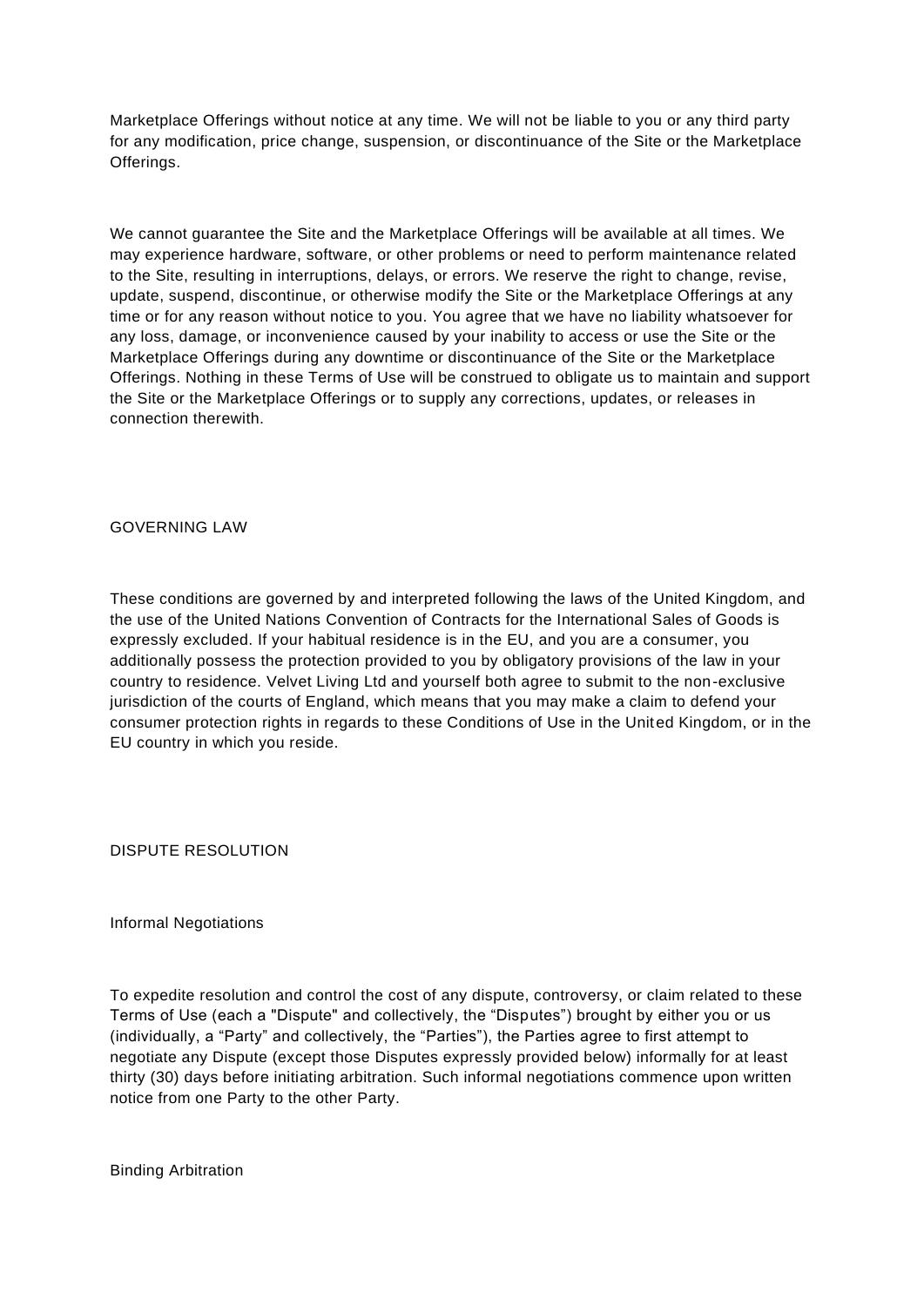Any dispute arising from the relationships between the Parties to this contract shall be determined by one arbitrator who will be chosen in accordance with the Arbitration and Internal Rules of the European Court of Arbitration being part of the European Centre of Arbitration having its seat in Strasbourg, and which are in force at the time the application for arbitration is filed, and of which adoption of this clause constitutes acceptance. The seat of arbitration shall be London, United Kingdom. The language of the proceedings shall be English. Applicable rules of substantive law shall be the law of the United Kingdom.

## Restrictions

The Parties agree that any arbitration shall be limited to the Dispute between the Parties individually. The the full extent permitted by law, (a) no arbitration shall be joined with any other proceeding; (b) there is no right or authority for any Dispute to be arbitrated on a class-action basis or to utilize class action procedures; and (c) there is no right or authority for any Dispute to be brought in a purported representative capacity on behalf of the general public or any other persons.

Exceptions to Informal Negotiations and Arbitration

The Parties agree that the following Disputes are not subject to the above provisions concerning informal negotiations binding arbitration: (a) any Disputes seeking to enforce or protect, or concerning the validity of, any of the intellectual property rights of a Party; (b) any Dispute related to, or arising from, allegations of theft, piracy, invasion of privacy, or unauthorized use; and (c) any claim for injunctive relief. If this provision is found to be illegal or unenforceable, then neither Party will elect to arbitrate any Dispute falling within that portion of this provision found to be illegal or unenforceable and such Dispute shall be decided by a court of competent jurisdiction within the courts listed for jurisdiction above, and the Parties agree to submit to the personal jurisdiction of that court.

## **CORRECTIONS**

There may be information on the Site that contains typographical errors, inaccuracies, or omissions that may relate to the Marketplace Offerings, including descriptions, pricing, availability, and various other information. We reserve the right to correct any errors, inaccuracies, or omissions and to change or update the information on the Site at any time, without prior notice.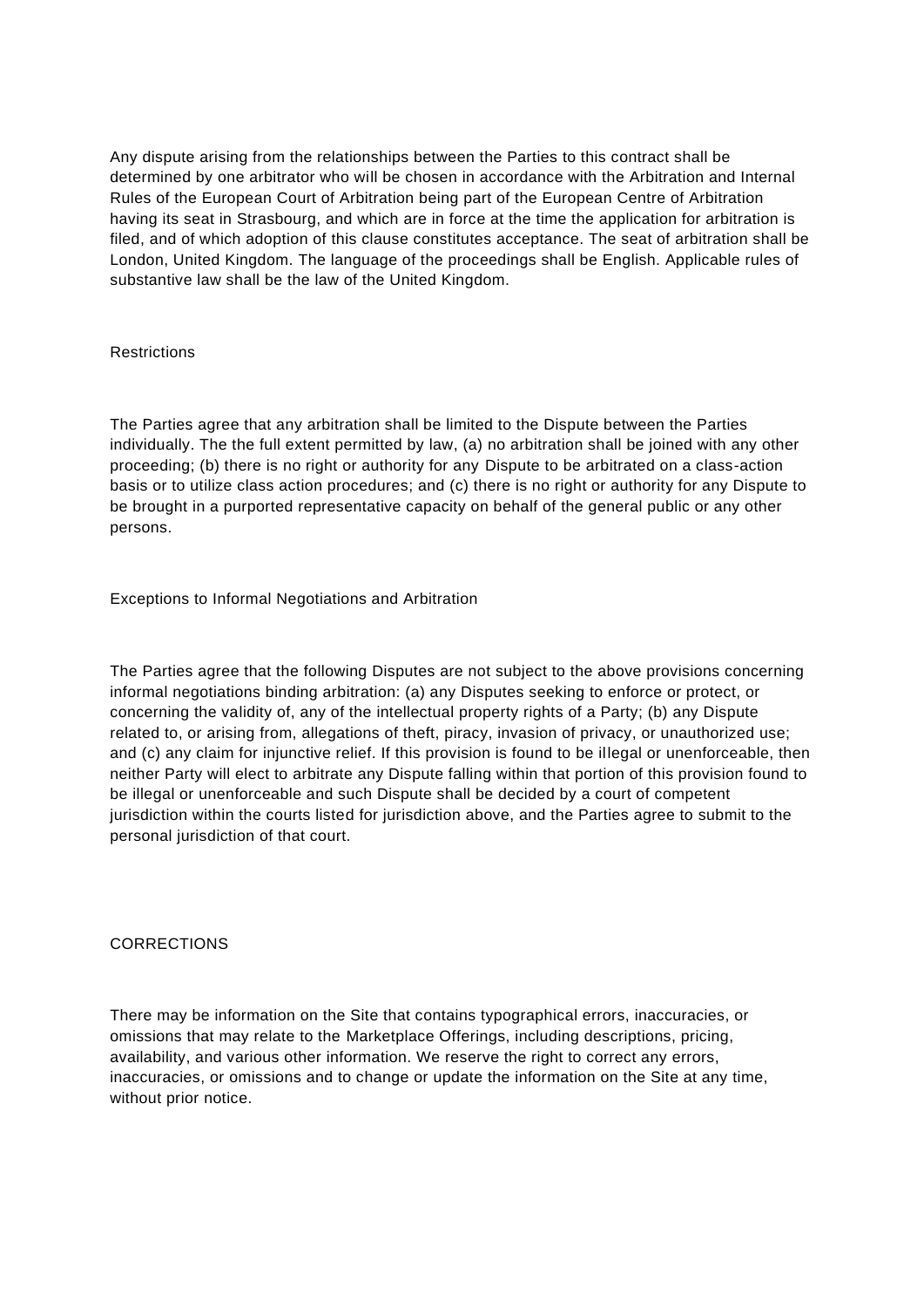THE SITE IS PROVIDED ON AN AS-IS AND AS-AVAILABLE BASIS. YOU AGREE THAT YOUR USE OF THE SITE SERVICES WILL BE AT YOUR SOLE RISK. TO THE FULLEST EXTENT PERMITTED BY LAW, WE DISCLAIM ALL WARRANTIES, EXPRESS OR IMPLIED, IN CONNECTION WITH THE SITE AND YOUR USE THEREOF, INCLUDING, WITHOUT LIMITATION, THE IMPLIED WARRANTIES OF MERCHANTABILITY, FITNESS FOR A PARTICULAR PURPOSE, AND NON-INFRINGEMENT. WE MAKE NO WARRANTIES OR REPRESENTATIONS ABOUT THE ACCURACY OR COMPLETENESS OF THE SITE'S CONTENT OR THE CONTENT OF ANY WEBSITES LINKED TO THIS SITE AND WE WILL ASSUME NO LIABILITY OR RESPONSIBILITY FOR ANY (1) ERRORS, MISTAKES, OR INACCURACIES OF CONTENT AND MATERIALS, (2) PERSONAL INJURY OR PROPERTY DAMAGE, OF ANY NATURE WHATSOEVER, RESULTING FROM YOUR ACCESS TO AND USE OF THE SITE, (3) ANY UNAUTHORIZED ACCESS TO OR USE OF OUR SECURE SERVERS AND/OR ANY AND ALL PERSONAL INFORMATION AND/OR FINANCIAL INFORMATION STORED THEREIN, (4) ANY INTERRUPTION OR CESSATION OF TRANSMISSION TO OR FROM THE SITE, (5) ANY BUGS, VIRUSES, TROJAN HORSES, OR THE LIKE WHICH MAY BE TRANSMITTED TO OR THROUGH THE SITE BY ANY THIRD PARTY, AND/OR (6) ANY ERRORS OR OMISSIONS IN ANY CONTENT AND MATERIALS OR FOR ANY LOSS OR DAMAGE OF ANY KIND INCURRED AS A RESULT OF THE USE OF ANY CONTENT POSTED, TRANSMITTED, OR OTHERWISE MADE AVAILABLE VIA THE SITE. WE DO NOT WARRANT, ENDORSE, GUARANTEE, OR ASSUME RESPONSIBILITY FOR ANY PRODUCT OR SERVICE ADVERTISED OR OFFERED BY A THIRD PARTY THROUGH THE SITE, ANY HYPERLINKED WEBSITE, OR ANY WEBSITE OR MOBILE APPLICATION FEATURED IN ANY BANNER OR OTHER ADVERTISING, AND WE WILL NOT BE A PARTY TO OR IN ANY WAY BE RESPONSIBLE FOR MONITORING ANY TRANSACTION BETWEEN YOU AND ANY THIRD-PARTY PROVIDERS OF PRODUCTS OR SERVICES. AS WITH THE PURCHASE OF A PRODUCT OR SERVICE THROUGH ANY MEDIUM OR IN ANY ENVIRONMENT, YOU SHOULD USE YOUR BEST JUDGMENT AND EXERCISE CAUTION WHERE APPROPRIATE.

LIMITATIONS OF LIABILITY

IN NO EVENT WILL WE OR OUR DIRECTORS, EMPLOYEES, OR AGENTS BE LIABLE TO YOU OR ANY THIRD PARTY FOR ANY DIRECT, INDIRECT, CONSEQUENTIAL, EXEMPLARY, INCIDENTAL, SPECIAL, OR PUNITIVE DAMAGES, INCLUDING LOST PROFIT, LOST REVENUE, LOSS OF DATA, OR OTHER DAMAGES ARISING FROM YOUR USE OF THE SITE, EVEN IF WE HAVE BEEN ADVISED OF THE POSSIBILITY OF SUCH DAMAGES. NOTWITHSTANDING ANYTHING TO THE CONTRARY CONTAINED HEREIN, OUR LIABILITY TO YOU FOR ANY CAUSE WHATSOEVER AND REGARDLESS OF THE FORM OF THE ACTION, WILL AT ALL TIMES BE LIMITED TO THE AMOUNT PAID, IF ANY, BY YOU TO US. CERTAIN US STATE LAWS AND INTERNATIONAL LAWS DO NOT ALLOW LIMITATIONS ON IMPLIED WARRANTIES OR THE EXCLUSION OR LIMITATION OF CERTAIN DAMAGES. IF THESE LAWS APPLY TO YOU, SOME OR ALL OF THE ABOVE DISCLAIMERS OR LIMITATIONS MAY NOT APPLY TO YOU, AND YOU MAY HAVE ADDITIONAL RIGHTS.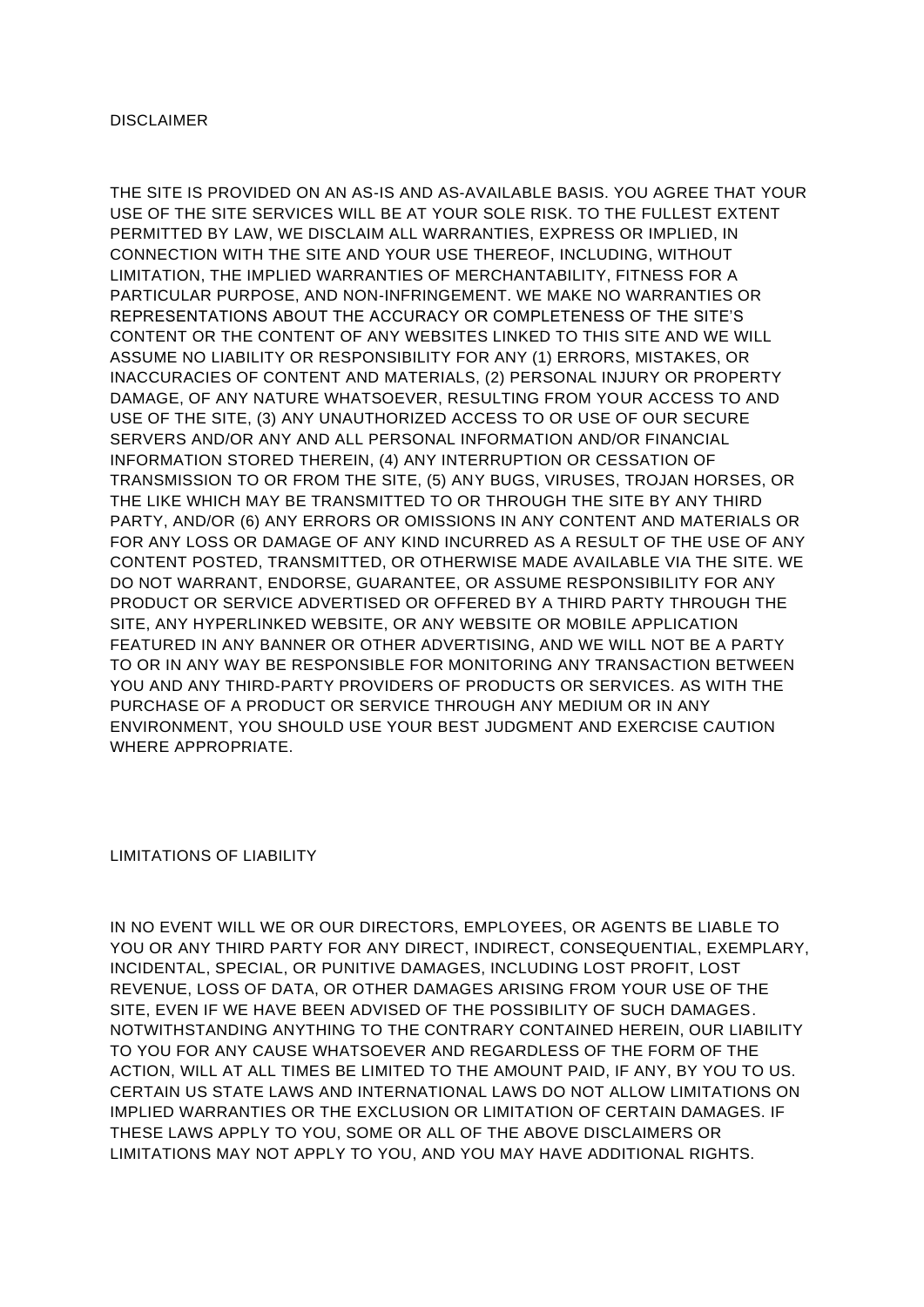#### INDEMNIFICATION

You agree to defend, indemnify, and hold us harmless, including our subsidiaries, affiliates, and all of our respective officers, agents, partners, and employees, from and against any loss, damage, liability, claim, or demand, including reasonable attorneys' fees and expenses, made by any third party due to or arising out of: (1) use of the Site; (2) breach of these Terms of Use; (3) any breach of your representations and warranties set forth in these Terms of Use; (4) your violation of the rights of a third party, including but not limited to intellectual property rights; or (5) any overt harmful act toward any other user of the Site with whom you connected via the Site. Notwithstanding the foregoing, we reserve the right, at your expense, to assume the exclusive defense and control of any matter for which you are required to indemnify us, and you agree to cooperate, at your expense, with our defense of such claims. We will use reasonable efforts to notify you of any such claim, action, or proceeding which is subject to this indemnification upon becoming aware of it.

#### USER DATA

We will maintain certain data that you transmit to the Site for the purpose of managing the performance of the Site, as well as data relating to your use of the Site. Although we perform regular routine backups of data, you are solely responsible for all data that you transmit or that relates to any activity you have undertaken using the Site. You agree that we shall have no liability to you for any loss or corruption of any such data, and you hereby waive any right of action against us arising from any such loss or corruption of such data.

## ELECTRONIC COMMUNICATIONS, TRANSACTIONS, AND SIGNATURES

Visiting the Site, sending us emails, and completing online forms constitute electronic communications. You consent to receive electronic communications, and you agree that all agreements, notices, disclosures, and other communications we provide to you electronically, via email and on the Site, satisfy any legal requirement that such communication be in writing. YOU HEREBY AGREE TO THE USE OF ELECTRONIC SIGNATURES, CONTRACTS, ORDERS, AND OTHER RECORDS, AND TO ELECTRONIC DELIVERY OF NOTICES, POLICIES, AND RECORDS OF TRANSACTIONS INITIATED OR COMPLETED BY US OR VIA THE SITE. You hereby waive any rights or requirements under any statutes, regulations, rules, ordinances, or other laws in any jurisdiction which require an original signature or delivery or retention of non-electronic records, or to payments or the granting of credits by any means other than electronic means.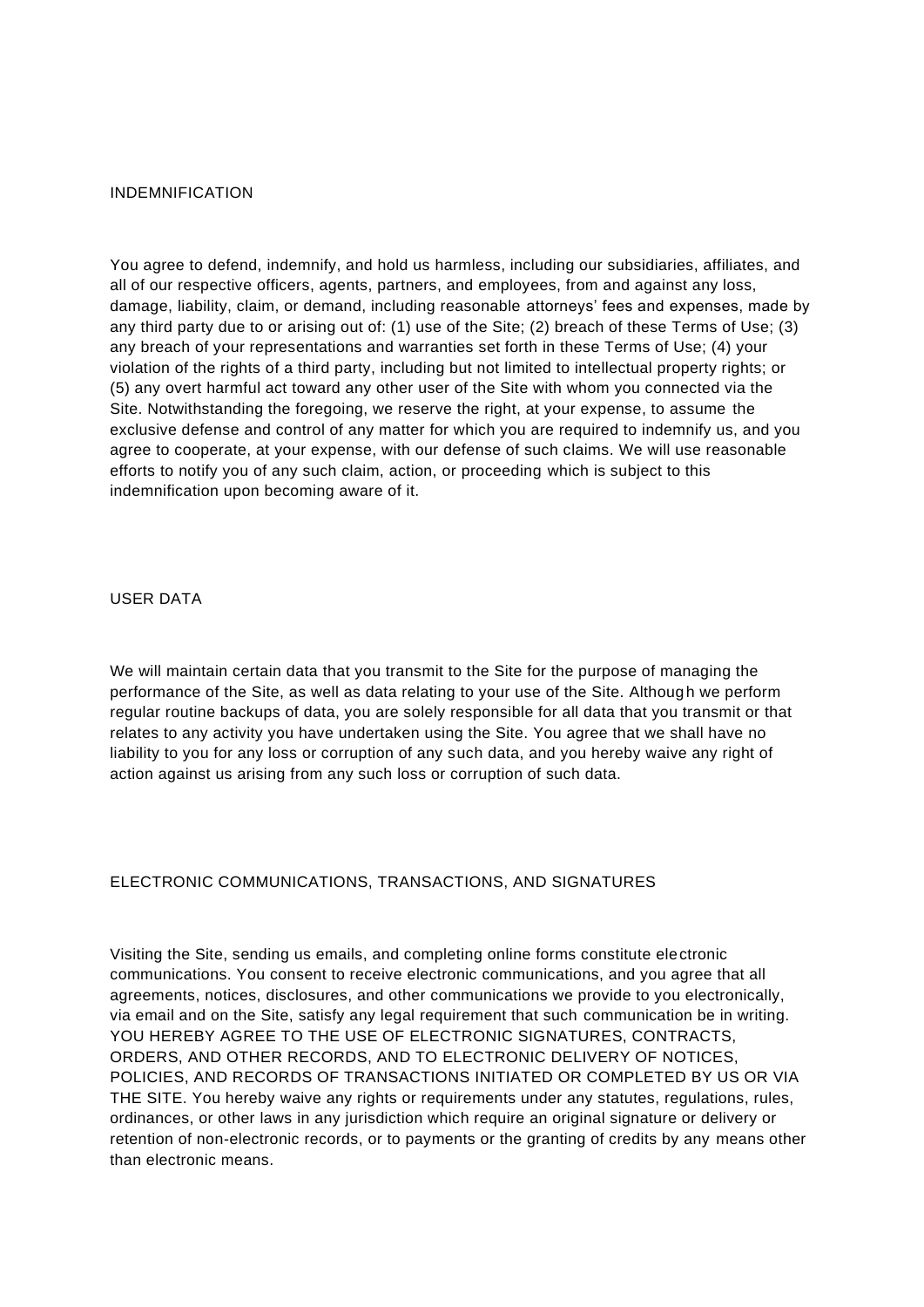#### **MISCELLANEOUS**

These Terms of Use and any policies or operating rules posted by us on the Site or in respect to the Site constitute the entire agreement and understanding between you and us. Our failure to exercise or enforce any right or provision of these Terms of Use shall not operate as a waiver of such right or provision. These Terms of Use operate to the fullest extent permissible by law. We may assign any or all of our rights and obligations to others at any time. We shall not be responsible or liable for any loss, damage, delay, or failure to act caused by any cause beyond our reasonable control. If any provision or part of a provision of these Terms of Use is determined to be unlawful, void, or unenforceable, that provision or part of the provision is deemed severable from these Terms of Use and does not affect the validity and enforceability of any remaining provisions. There is no joint venture, partnership, employment or agency relationship created between you and us as a result of these Terms of Use or use of t he Site. You agree that these Terms of Use will not be construed against us by virtue of having drafted them. You hereby waive any and all defenses you may have based on the electronic form of these Terms of Use and the lack of signing by the parties hereto to execute these Terms of Use.